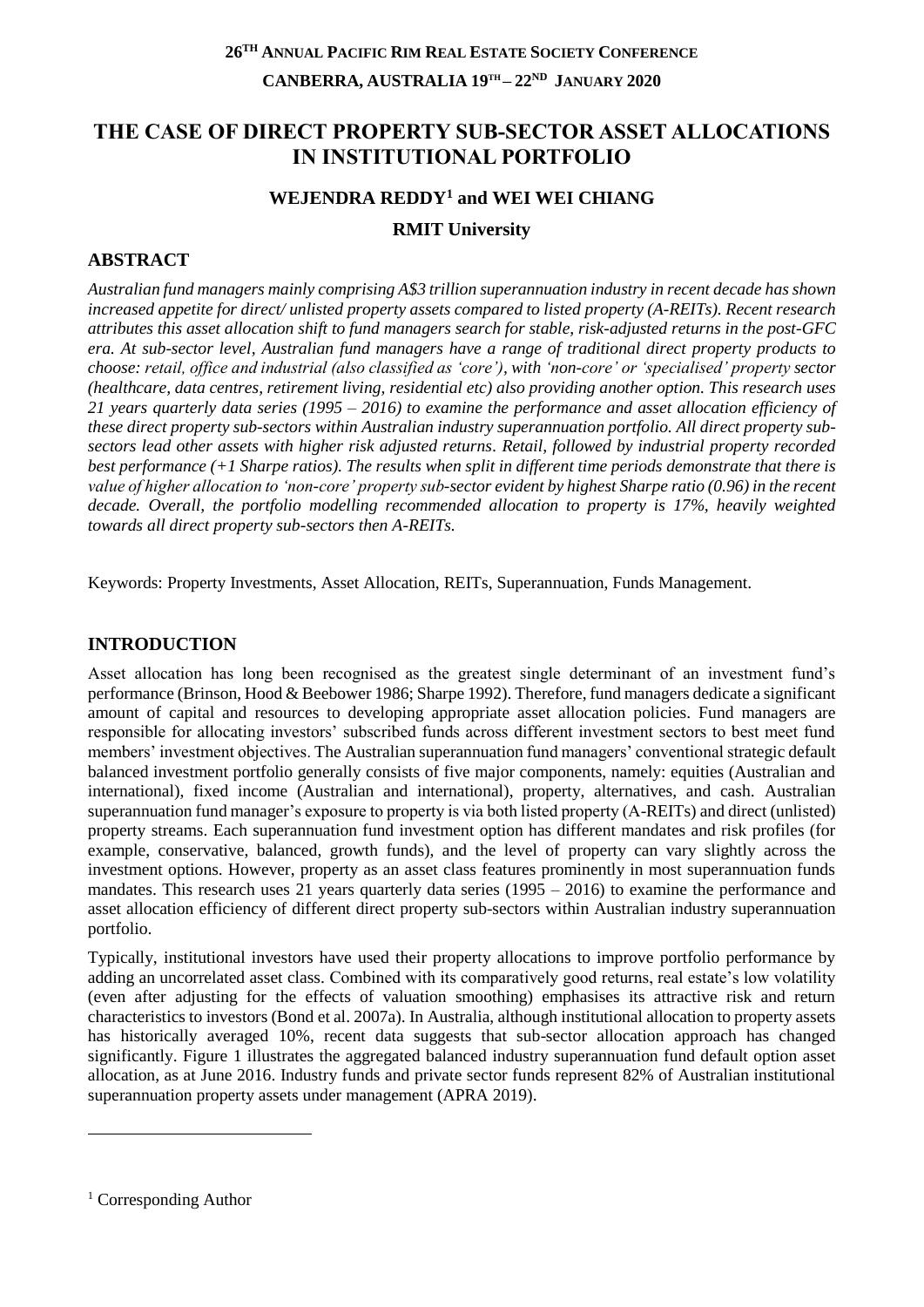### **Figure 1: Industry Superannuation Balanced Fund Option Portfolio: June 1995-2016**



Source: APRA 2019

Figure 1 shows that over the study period (21 years), equities (Australian and international) was the dominant asset class, representing 52% of the industry superannuation balanced fund portfolio, followed by fixed income securities (Australian and international) 18%, alternatives (12%), property (10%) and cash (8%). Property component includes both allocation direct/unlisted property (5%) and listed REITs (5%). These asset allocation components do change over time as fund managers regularly rebalance investment portfolios to reflect prevailing market conditions. For example, allocation to property ranged from 9%-14% in the 20 year period to June 2015. In 2006, institutional superannuation fund investment in listed property was A\$11.9 billion, and unlisted property A\$12.5 billion. In the ten years to June 2016, the sub-sector allocation component has moved from a more even split in 2006 to a weighting of over 70% for unlisted property (APRA 2019). There is increased role of club deals and separate accounts/ mandates via unlisted funds in post-GFC context for larger pension funds; this shows a change in strategy and more focus on control and alignment of interest. It appears that some superannuation funds have switched their entire property allocation to unlisted property.

Geltner et al. (1995) found that although both listed and direct property are essentially similar, in a multi-asset portfolio neither form of property is a perfect substitute for the other. Although both property investments are backed by the same physical real estate physical assets, their return and risk profiles are distinct. A-REITs are listed and traded on the Australian Stock Exchange (ASX). Similar to common stock, the A-REITs returns are driven mainly by financial and capital market variables and market sentiment. While A-REITs do offer greater liquidity, there is disparity in the return profile for REITs and their underlying portfolio assets. In contrast, direct property returns are underpinned by fundamental macroeconomic factors (such as employment growth) and retail trade and financial market influences such as the bond rate (De Francesco 2005; Higgins & Ng 2009; Newell 2006).

Direct property investment is the underlying physical asset (that is, bricks and mortar) that forms the nucleus of property fund portfolios. At sub-sector level, Australian fund managers have a range of traditional direct/ unlisted property products to choose and generally have divided their property portfolio into core and non-core sectors. Higgins (2007) explains that in the institutional investor context, core property includes office, retail and industrial property markets. The non-core (or specialised) property sector includes assets such as residential apartments, hotels, entertainment and recreational facilities, health and aged care facilities, entertainment and recreational, data centres and educational properties.

Newell (2007) identified that direct property exposure for large and medium sized superannuation funds is generally in the core property sector, typically via unlisted wholesale property funds. However, non-core sectors have recently gained greater representation in institutional property portfolios. Newell and Peng (2008) found that the growth of the emerging property sector is driven by an increased appetite for property investment by superannuation funds, acceptance of higher risk levels by many investors (for example, value-added and opportunistic funds), demographic changes favouring the retirement and healthcare property sectors, and increased experience in including emerging property sector assets in their property fund portfolios. The key motivating factor for fund managers investing in the emerging property sector has been the need for new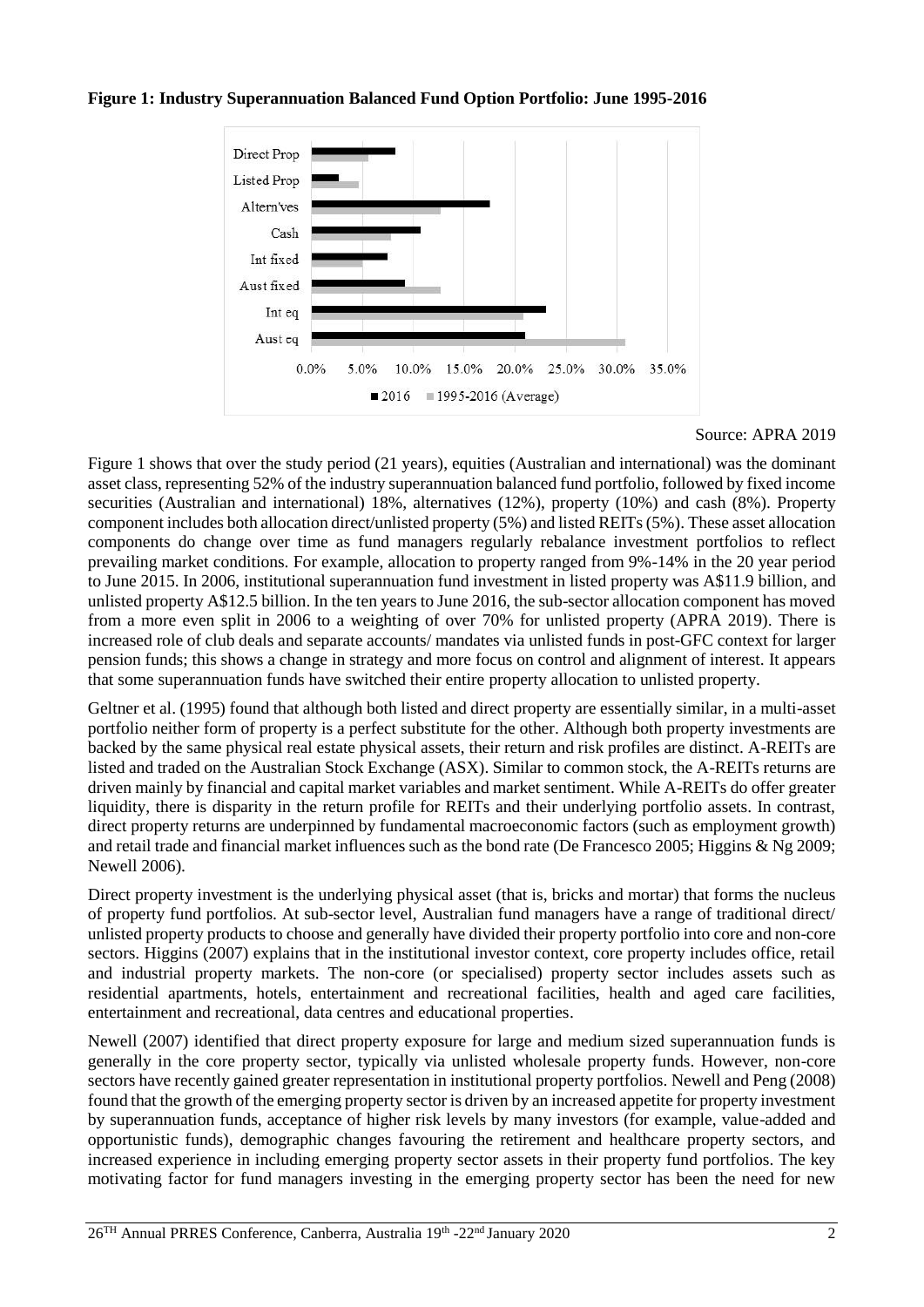product diversity. In addition, there is the mismatch between available funds and available core property assets in Australia.

Overall, the literature highlights that the allocation of resources to property presents an interesting case for institutional investors. Choices about investment vehicles have expanded over the past two decades with the rise of REITs, and other unlisted property funds and syndicates. In addition, the emergence of non-core sectors also provide various portfolio diversification and asset allocation opportunities for Australian fund managers. Although studies (such as Benefield et al. 2009; Lin et al. 2019) have recently investigated listed property diversification benefits, there is limited similar research on Australian direct property sub-sector assets. This research paper thus aims to examine the performance and the asset allocation components of different direct property sub-sector (retail, industrial, office and specialised) assets within the Australian industry superannuation fund balanced investment option using constrained and unconstrained asset allocation techniques. The next section details the historical performance of selected asset classes and associated methodology, then the empirical findings and industry implications are provided followed by concluding comments.

## **DATA AND METHODOLOGY**

This research will evaluate the diversification benefits and asset allocation components of different direct subsectors (retail, office, industrial and specialised) within the setting of multi-asset portfolios, including the industry funds' conventional strategic investment approach. Asset data for this study covers a 21 year period, 1995-2016, and comprises 84 quarterly data points. The asset data and benchmark representations for the research are detailed below:

- Cash RBA Interbank Rate
- Australian Fixed Income (Aust fixed) CBA Bond: All Series, All Maturities
- International Fixed Income (Int fixed) Citigroup World Government Bond Index (AU\$)
- Australian Equities (Aust eq) ASX All Ordinaries Accumulation
- International Equities (Int eq) MSCI WORLD ex AUSTRALIA Standard (Large+Mid Cap) (AU\$)
- Direct Property (Direct Prop) PCA/IPD Composite Property Index
- Listed Property (Listed Prop) S&P/ASX 200 A-REIT Index
- Alternatives Assets (Altern'ves) UBS Wealth Management; Dow Jones Credit Suisse; AVCAL & Cambridge Associates; Reserve Bank of Australia.

The property data used to construct the different asset allocation models are raw and not de-smoothed property, which is in line with industry practice. Recent studies such as Newell and Lee (2011) in Australia, show that substituting the raw property index data with the de-smoothed property returns did little to change the weighting of property in the optimal portfolio. The normal industry practice is to use property index data in the original format.

The sourced overseas data was converted to Australian dollars, based on the prevailing exchange rate. In Australia there is no recognised alternatives index available to industry. The Alternatives index in this research is constructed from the commencement of selected Australian data series for Infrastructure and Utilities, Hedge Funds (AU), Private Equity, and Commodity Prices (AU) based on an equal weighted formula, which follows the UK alternative asset class index structure (Bond et al. 2007). The benchmark allocation series data for the seven asset classes in industry superannuation balanced funds was displayed in Figure 1. The range of asset allocation is exhibited in Table 1.

#### **Table 1: Industry Superannuation Balanced Fund Range of Asset Allocations, 1995-2016**

|         | Aust eq | Int eq | Prop  | Aust fixed Int fixed Cash |      |        | <b>Altern'ves</b> |
|---------|---------|--------|-------|---------------------------|------|--------|-------------------|
| Average | 31.3%   | 20.7%  | 10.3% | 12.8%                     | 4.9% | 7.7%   | 12.4%             |
| Minimum | 22.0%   | 12.0%  | 8.7%  | 5.3%                      | 2.0% | 3.3%   | 3.6%              |
| Maximum | 37.0%   | 27.6%  | 14.0% | 24.0%                     | 7.9% | 13.0%  | 21.0%             |
| Range   | 15.0%   | 15.6%  | 5.3%  | 18.7%                     | 5.9% | $97\%$ | 17.4%             |

Source: APRA 2019; Rainmaker Group 2012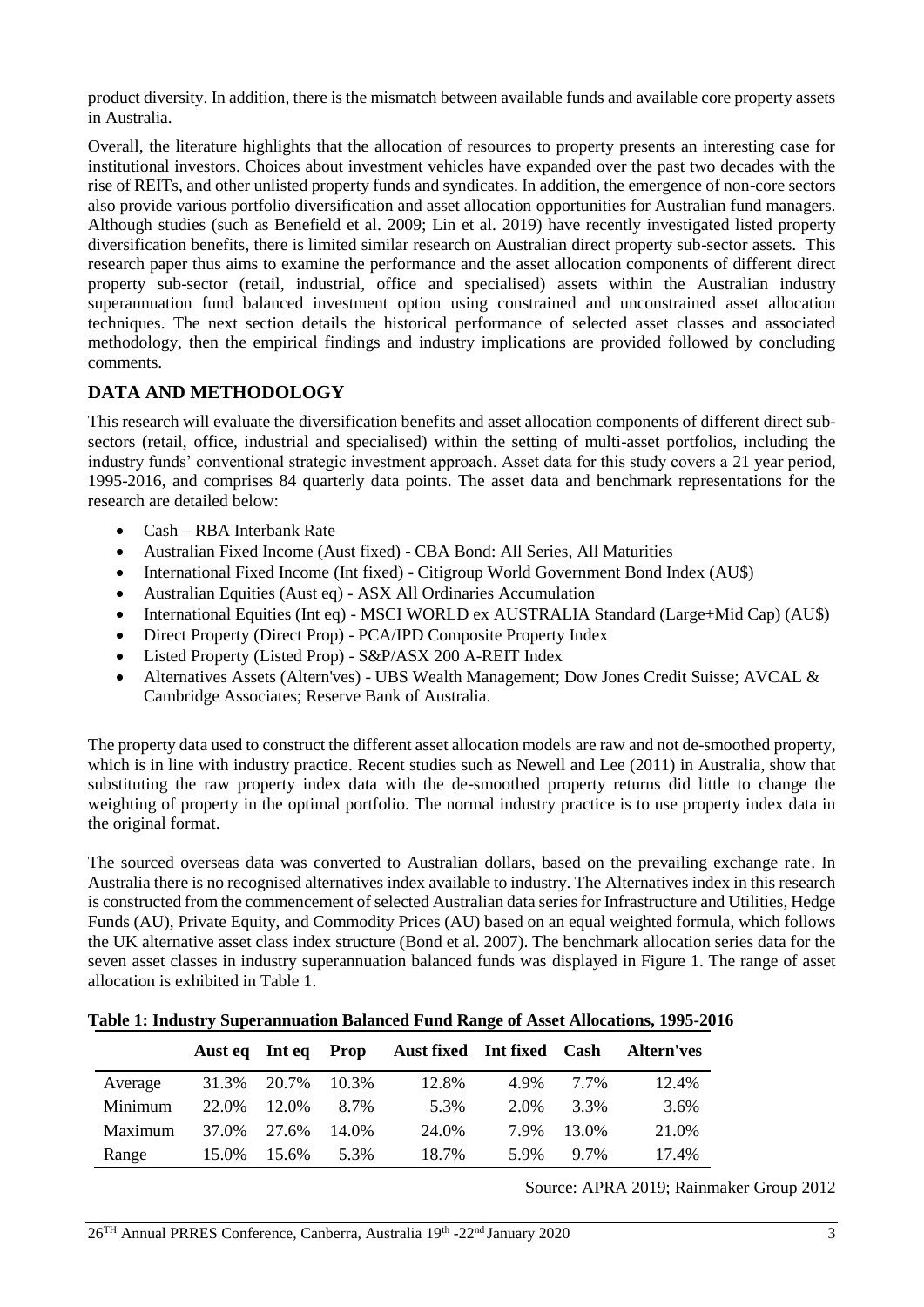Table 1 shows the varying benchmark asset allocation weighting for the industry superannuation balanced funds. The aggregated average over the study period (21 years) was: Australian equities 31.3%, international equities 20.7%, Australian fixed income 12.8%, international fixed income 4.9%, alternatives 12.4%, property 10.3%, and cash 7.7%. Property allocation includes both direct/unlisted property, and listed securitised property (REITs). Allocation to property ranged between 9-11%, having peaked at 14% in September 1998, which corresponded with the push by REITs to offshore property investment. The lowest allocation to property was recorded at 9% in March 2010. This was during the recent Global Financial Crisis (GFC) that led to major falls in REIT prices and property valuations.

The Markowitz (1952) classical mean-variance portfolio selection model serves as the starting point for constructing optimal asset allocation models in this research. In theory, the portfolio optimisation (or meanvariance setting) generates a maximum Sharpe ratio portfolio based on the expected return, volatility and pairwise correlation parameters for all assets to be included in the portfolio. For *n* number of assets in the portfolio, the asset allocation is optimised by minimising portfolio risk for a given level of expected return using Markowitz's (1952) quadratic programming problem (see Equation 1).

Minimise 
$$
\sigma_p^2 = \sum_{\substack{i=1 \ i \neq j}}^n \sum_{j=1}^n x_i x_j \sigma_{ij}
$$
 **Equation 1: Quadratic Mean-Variance Function**  
\nsubject to  $\mu_p = \sum_{i=1}^n x_i \mu_i$   
\n $\mu_p \ge \mu_o$ 

where  $x_i$  = proportion of portfolio allocated to asset *i*.

 $\mu_n$  = expected portfolio return.

 $\mu_i$  = expected return on asset *i*.

 $\mu_0$  = given level of expected return.

 $\sigma_{ij}$  = covariance between asset *i* and asset *j* returns.

The covariance and correlation coefficient matrix tests the portfolio diversification benefits for the industry fund balanced investment option asset classes. The Microsoft Excel spreadsheet 'Solver' function, a what-if analysis tool, is used to find the optimal weightings at a risk minimised and targeted expected portfolio return value. The key inputs include the historical total return and standard deviation data. The use of Solver allows application of constraints to restrict the values the program can use in the model.

The individual asset weights were constrained to being positive (greater than or equal to zero), and the total portfolio weight should sum to 100%. The model does not allow short selling. The optimal asset allocation model is reviewed annually. The construction of the efficient frontier involved calculating the possible portfolio weighting at a 10% interval for return and standard deviation. The Australian government 10 year bonds are used as the risk-free rate.

In practice, the Markowitz mean-variance framework is altered with various types of constraints that follow the institution's investment guidelines and investment objectives. This is because the classical mean-variance portfolio optimisation can often result in extreme allocation in specific assets. Therefore, in addition to the Strategic asset allocation policies, industry superannuation funds also formulate a range of permissible investable asset weights as a primary risk management tool. Including holding constraints leads to a more industry practical application of the mean-variance optimisation problems.

Table 2 illustrates the assumed predetermined weight constraints for industry superannuation fund balanced portfolios.

### **Table 2: Industry Superannuation Funds Asset Weight Parameters**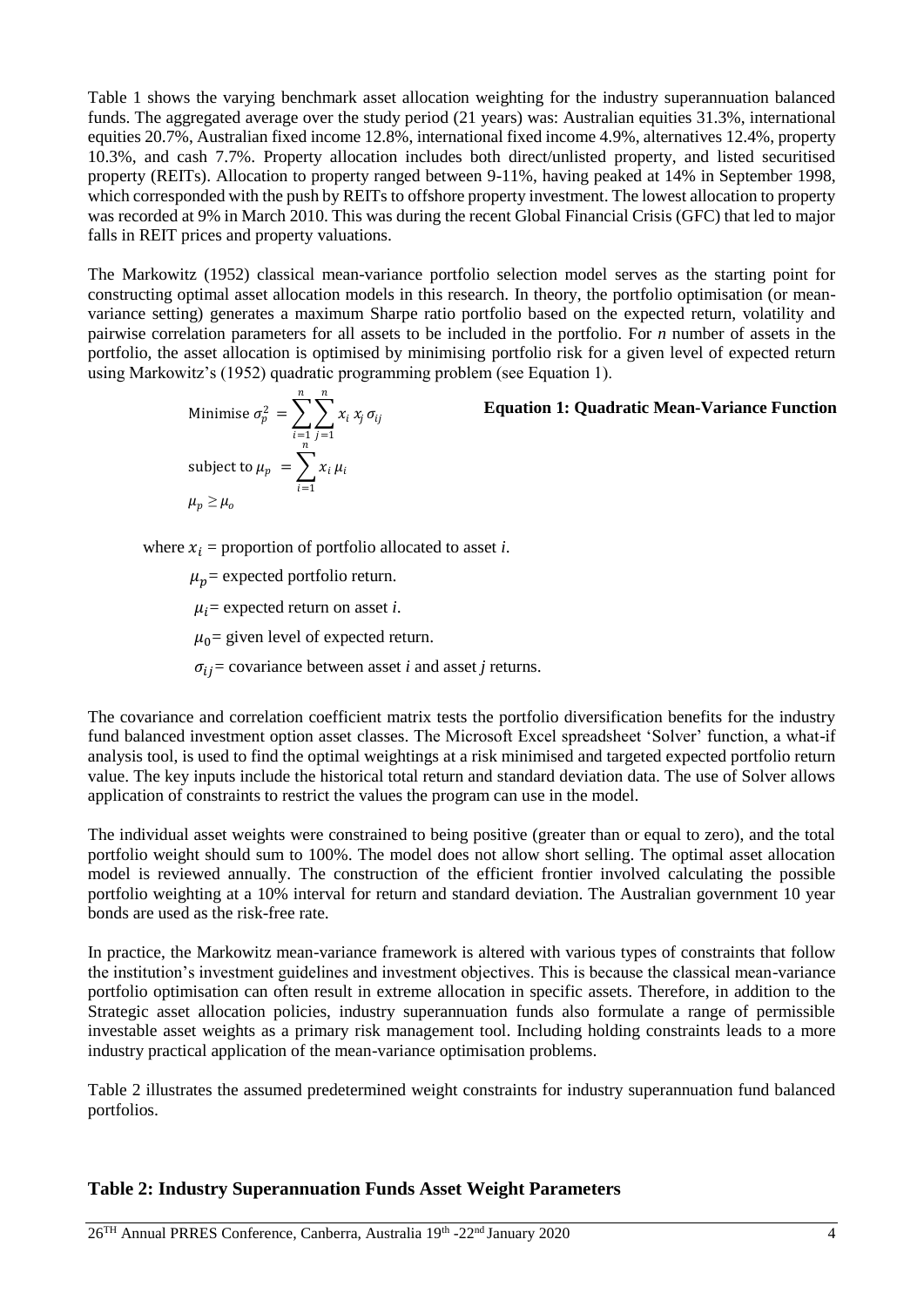| <b>Asset Class</b>            | Minimum Weight | Maximum Weight |
|-------------------------------|----------------|----------------|
| <b>Australian Equities</b>    | 20%            | 40%            |
| <b>International Equities</b> | 10%            | 40%            |
| Property                      | $0\%$          | 20%            |
| <b>Australian Fixed</b>       | 0%             | 20%            |
| International Fixed           | $0\%$          | 15%            |
| Cash                          | $0\%$          | 15%            |
| Infrastructure                | $0\%$          | 20%            |
| Hedge Funds                   | 0%             | 15%            |
| Private Equity                | 0%             | 15%            |
| Commodities                   | 0%             | 15%            |

Source: Author

Industry superannuation fund asset allocation parameters appear to place high weighting on the equity markets. The property allocation range is set as 0-20%. At sub-sector level, allocation to property was re-tested with varying maximum weight parameters (5%, 10%, 15%, and 20%) for direct property (retail, industrial, office, specialised) and listed property (A-REITs). This research evaluates the optimal allocation to different direct property sub-sector asset classes within multi-asset unconstrained (*Optimal – No Constraints model*) and weight constrained (*Optimal – Weight Constrained*) mean-variance models.

### **RESULTS AND DISCUSSION**

Figure 2 illustrates the industry superannuation fund balanced investment option property asset allocation trend, with direct property (DP) split into retail, office, industrial and specialised sectors. In addition, the listed property (A-REITs) allocation is also displayed.





Source: Author adopted from APRA 2019; Rainmaker 2012

Consistent with previous research (Higgins 2007; Newell (2007), the Australian industry superannuation fund direct property exposure is predominantly in the core property sector allocated mainly in retail and office markets. The combined direct core property sector allocation has increased from 3% in 2006 to 8% in 2016. In contrast, allocation to listed property has declined from 6% to 2% during the same period. All direct property sub-sectors recorded maximum allocations (office and retail around 4%; industrial and specialised around 1%) in the post-GFC period. Listed property recorded the highest allocation (9%) in early 2000s which coincided with the lowest allocations to all direct property sub-sectors.

Table 3 details the industry superannuation fund balanced investment option asset allocation performance, with property allocation split into different direct property sub-sectors and listed property components.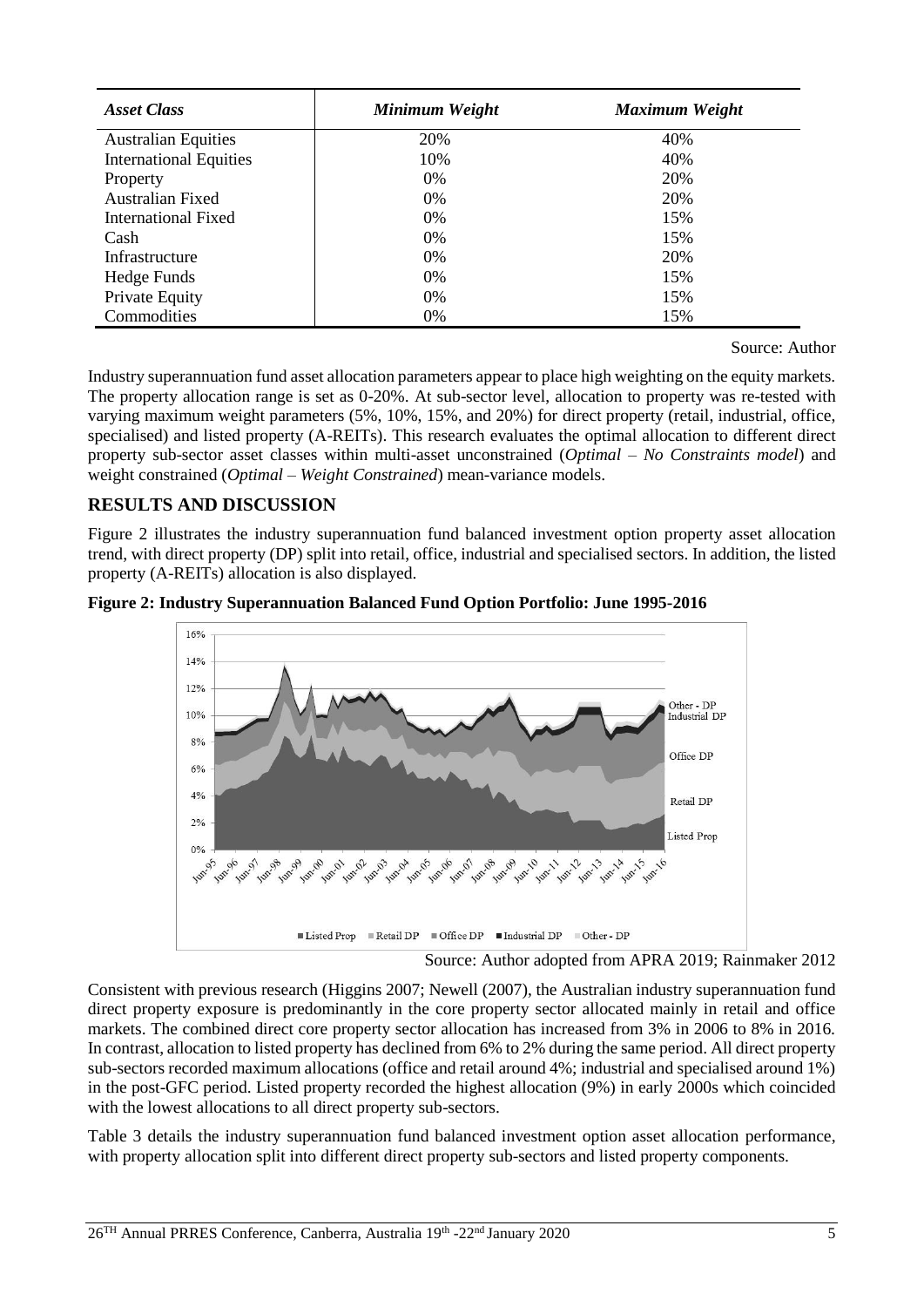| <b>Asset Class</b>   | <b>Mean</b><br><b>Return</b> | <b>Standard</b><br><b>Deviation</b> | <b>Sharpe</b><br><b>Ratio</b> | <b>Variance</b> | <b>Minimum</b> | <b>Maximum</b> |
|----------------------|------------------------------|-------------------------------------|-------------------------------|-----------------|----------------|----------------|
| Cash                 | 1.17%                        | 0.37%                               | $-0.43$                       | $0.00\%$        | 0.43%          | 1.83%          |
| Aust fixed           | 1.87%                        | 2.23%                               | 0.24                          | 0.05%           | $-3.33\%$      | 8.06%          |
| Int fixed            | 1.03%                        | 2.91%                               | $-0.10$                       | 0.08%           | $-12.09%$      | 12.87%         |
| Aust eq              | 2.25%                        | 6.93%                               | 0.13                          | 0.47%           | $-20.20\%$     | 21.55%         |
| Int eq               | 2.10%                        | 13.78%                              | 0.06                          | 1.88%           | $-33.19%$      | 42.47%         |
| Altern'ves           | 2.87%                        | 3.62%                               | 0.42                          | 0.13%           | $-5.18%$       | 12.36%         |
| <b>Listed Prop</b>   | 2.14%                        | 8.12%                               | 0.10                          | 0.65%           | $-33.23%$      | 30.79%         |
| Retail DP            | 2.58%                        | 1.13%                               | 1.10                          | 0.01%           | $-1.76%$       | 4.70%          |
| Office DP            | 2.33%                        | 1.42%                               | 0.70                          | 0.02%           | $-4.1%$        | 5.5%           |
| <b>Industrial DP</b> | 2.76%                        | 1.37%                               | 1.04                          | 0.02%           | $-3.2\%$       | 4.3%           |
| Specialised DP       | 2.37%                        | 1.69%                               | 0.61                          | 0.03%           | $-5.4\%$       | 4.9%           |
| <b>All Property</b>  | 2.41%                        | 3.64%                               | 0.30                          | 0.13%           | $-13.3%$       | 9.8%           |

**Table 3: Industry Superannuation Funds Asset Performance – Quarterly Data, 1995 – 2016**

The mean quarterly total return for the asset classes ranged from 1.03% (International Fixed) to 2.87% (Alternatives). Table 4 results show that retail, followed by industrial direct property sectors recorded the best risk-adjusted return performance (+1 Sharpe Ratio). Office property (0.70), specialised property (0.61) and Alternatives (0.42) were other assets to record strong performances. Notably all direct property sectors performed better than the diversified (All Property) portfolio and A-REITs. All listed assets (Australian equities, international equities and A-REITs) displayed significantly high volatility over the 21-year study period. The property sub-sector data when evaluated in more recent period (2007-2016) show that the specialised or non-core sector as the best performer evident by highest Sharpe ratio (0.96). The diverse movements in the asset classes can be further examined by correlation analysis, as shown in Table 4.

| Table 1: Correlation Matrix - Asset Benchmark Returns - Quarterly Data, 1995-2016 |  |  |
|-----------------------------------------------------------------------------------|--|--|
|-----------------------------------------------------------------------------------|--|--|

|                      | Cash    | Aust<br>fixed | Int<br>fixed | Aust<br>eq | Int eq  | Alter<br>n'ves | <b>Listed</b><br>Prop | Retail<br>DP | <b>Office</b><br>DP | Industri<br>al DP | <b>Speciali</b><br>sed DP |
|----------------------|---------|---------------|--------------|------------|---------|----------------|-----------------------|--------------|---------------------|-------------------|---------------------------|
| Cash                 | 1.00    |               |              |            |         |                |                       |              |                     |                   |                           |
| <b>Aust fixed</b>    | 0.16    | 1.00          |              |            |         |                |                       |              |                     |                   |                           |
| Int fixed            | 0.24    | 0.53          | 1.00         |            |         |                |                       |              |                     |                   |                           |
| Aust eq              | 0.00    | $-0.35$       | $-0.31$      | 1.00       |         |                |                       |              |                     |                   |                           |
| Int eq               | $-0.09$ | $-0.37$       | $-0.34$      | 0.69       | 1.00    |                |                       |              |                     |                   |                           |
| <b>Altern'ves</b>    | 0.23    | $-0.05$       | $-0.11$      | 0.51       | 0.54    | 1.00           |                       |              |                     |                   |                           |
| <b>Listed Prop</b>   | $-0.12$ | 0.02          | $-0.28$      | 0.58       | 0.35    | 0.38           | 1.00                  |              |                     |                   |                           |
| <b>Retail DP</b>     | 0.11    | $-0.18$       | $-0.14$      | 0.28       | 0.11    | 0.33           | 0.36                  | 1.00         |                     |                   |                           |
| <b>Office DP</b>     | 0.14    | $-0.02$       | $-0.06$      | 0.14       | $-0.03$ | 0.24           | 0.25                  | 0.75         | 1.00                |                   |                           |
| <b>Industrial DP</b> | 0.10    | 0.03          | $-0.10$      | 0.21       | 0.04    | 0.34           | 0.40                  | 0.81         | 0.83                | 1.00              |                           |
| Specialised - DP     | $-0.08$ | 0.11          | $-0.12$      | 0.01       | 0.00    | 0.16           | 0.19                  | 0.43         | 0.58                | 0.44              | 1.00                      |

Table 4 illustrates the diversification benefits of the selected asset classes. Asset classes with a strong correlation ( $>0.50$ ) were linked to the same local and overseas asset class (for example, Australian & international Equities). In addition, the alternative asset class showed a relatively strong relationship with Australian and international Equities (>0.50). In part, this may relate to the underlying asset classes behind the performance of Private Equity and Hedge Funds. For listed property, the strong correlation (>0.50) with Australian Equities would relate to trading on the same equities platform. Traditionally, REITs short-term performance is linked to the equity market. All direct sub-sectors display strong diversification benefits with low and negative correlation to other assets.

Table 5 illustrates the quarterly performance of the multi-asset allocation strategies. For the 'Optimal – Weight Constrained' model, allocations at sub-sector level to property was constrained at 0-4% for direct property (retail, industrial, office, specialised) and listed property (A-REITs). Mean total returns for all asset allocation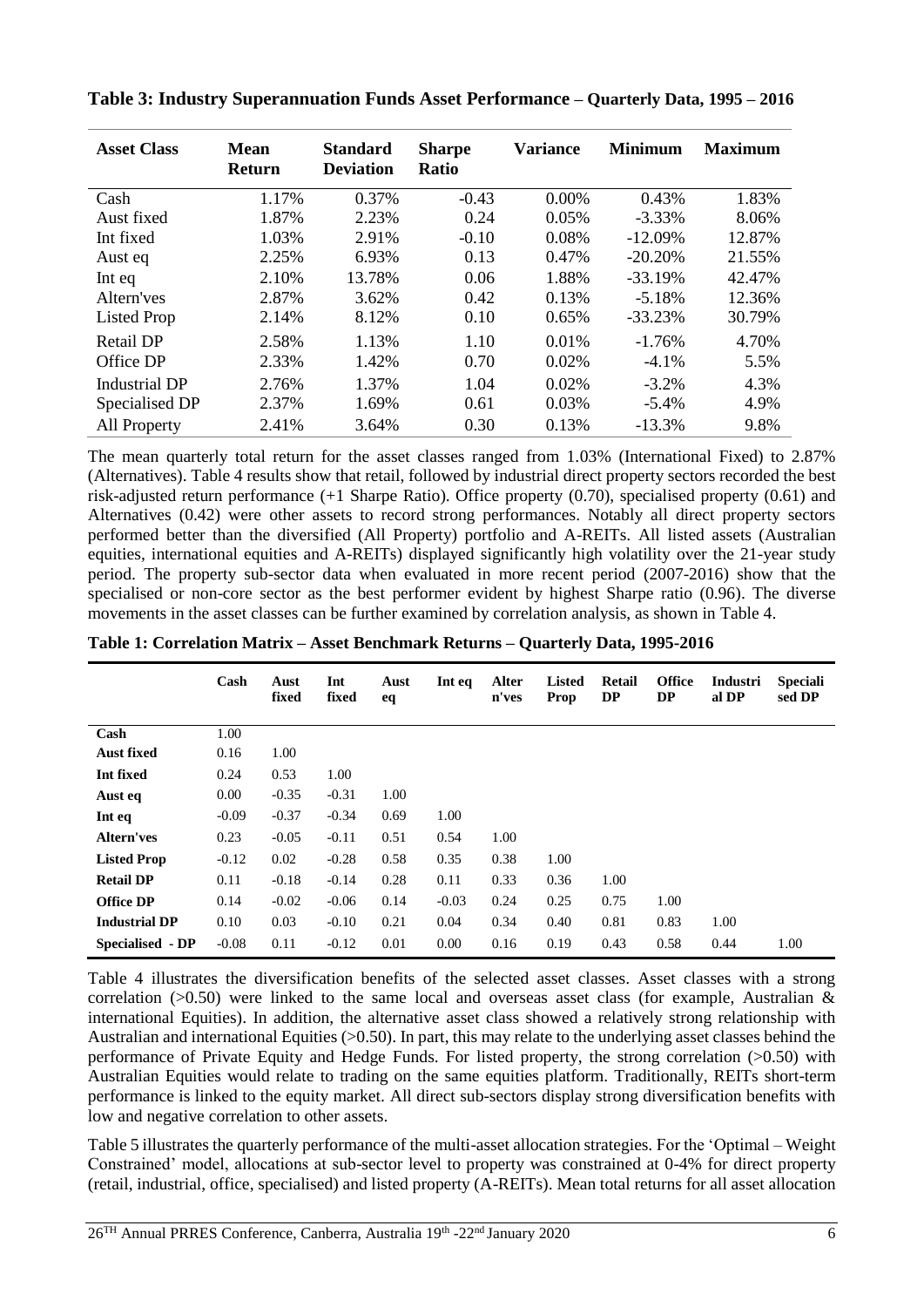strategies were similar (around the low 2% mark). Both Optimal – No Constraints and Optimal – Weight Constrained models recorded high risk-adjusted return profiles of 0.20 and 0.23 respectively. The alternative asset allocation strategies have outperformed the industry superannuation fund Strategic investment option, which recorded a Sharpe ratio of 0.17.

|                 |  |  | Table 5: Industry Fund Asset Allocation Strategies – Descriptive Statistics, Quarterly Performance |  |  |
|-----------------|--|--|----------------------------------------------------------------------------------------------------|--|--|
| Data, 1995-2015 |  |  |                                                                                                    |  |  |

| Model                          | <b>Mean</b> | <b>Return Deviation Return</b> | Standard Risk-Adjusted | <b>Annualised Annualised</b><br><b>Return</b> | <b>Standard</b><br><b>Deviation</b> |
|--------------------------------|-------------|--------------------------------|------------------------|-----------------------------------------------|-------------------------------------|
| Strategic (original portfolio) | 2.15%       | 4.97%                          | 0.17                   | 8.90%                                         | 9.93%                               |
| Optimal – No Constraints       | 1.94%       | 2.98%                          | 0.20                   | 7.98%                                         | 5.96%                               |
| Optimal – Weight Constrained*  | 2.15%       | 3.60%                          | 0.23                   | 8.88%                                         | 7.21%                               |

Table 6 details the weightings for the selected asset classes within the different asset allocation models.

**Table 6: Asset Allocation Components for Different Investment Strategies**

| <b>Model</b>                         | Cash | Aust<br>fixed | Int<br>fixed | Aust eq | Int eq | Altern'<br>ves | <b>Listed</b><br>Prop | <b>Retail</b><br><b>DP</b> | <b>Office</b><br><b>DP</b> | Industri<br>al DP | <b>Speciali</b><br>sed - DP |
|--------------------------------------|------|---------------|--------------|---------|--------|----------------|-----------------------|----------------------------|----------------------------|-------------------|-----------------------------|
| Strategic<br>(Original<br>Portfolio) | 8%   | 13%           | 5%           | 31%     | 21%    | 13%            | 5%                    | 3%                         | 2%                         | 0%                | 0%                          |
| Optimal-<br>No<br>Constraints        | 3%   | 23%           | 9%           | 15%     | 16%    | 4%             | 0%                    | 10%                        | 0%                         | 8%                | 12%                         |
| Optimal-<br>Weight<br>Constrained    | 2%   | 15%           | 15%          | 20%     | 12%    | 14%            | 2%                    | 5%                         | 5%                         | 5%                | 5%                          |
| Average                              | 4%   | 17%           | 10%          | 22%     | 16%    | 10%            | 2%                    | 6%                         | 2%                         | 5%                | 6%                          |

The average asset weightings range were: cash 4%, Australian fixed 17%, international fixed 10%, Australian equities 22%, international equities 16%, alternatives 10%, and property 21%. The minimum and maximum allocation for different property asset classes varies within each asset allocation strategy. The highest level of allocation was to direct property sub-sectors were Specialised (12%), Retail (10%) and Industrial (8%) within the Optimal – No Constraints asset allocation strategy. The Office direct property sub-sector and listed property recorded 0 allocation within the unconstrained model. The other assets to attain high allocation within the unconstrained strategy was Cash (23%). The allocation to direct property and listed property in the unconstrained alternative models was direct property 30%, and listed property 0% respectively. The Optimal – No Constraints strategy works on the premise of allocating most weighting to assets that display the lowest volatility in performance. However, re-testing the model with changing maximum weight constraints for property (5%, 10%, 15% or 20%) provides varying recommended allocation for the different property subsectors. Table 7 details the weightings for the different property sub-sectors within these scenarios.

| Table 7: Property Asset Allocation within Changing Weight Parameters |  |  |  |
|----------------------------------------------------------------------|--|--|--|
|----------------------------------------------------------------------|--|--|--|

| <b>Weight Constraints -</b><br><b>Property</b> | $0 - 5\%$ | $0 - 10\%$ | $0 - 15\%$ | $0 - 20%$ |
|------------------------------------------------|-----------|------------|------------|-----------|
| Listed Prop                                    | 2%        | $0\%$      | $0\%$      | $0\%$     |
| Retail DP                                      | 5%        | 9%         | 5%         | 5%        |
| Office DP                                      | 5%        | $0\%$      | $0\%$      | $0\%$     |
| Industrial DP                                  | 5%        | 10%        | 13%        | 13%       |
| Specialised - DP                               | 5%        | 10%        | 12%        | 12%       |

Interestingly, both Office direct property and listed property fail to gain allocation within the multi-asset portfolio with increasing weight parameters, that is, beyond 0-5%. The retail direct property sub-sector recommended allocations generally remain around 4-5%, except when the allocation band is within 0-10%.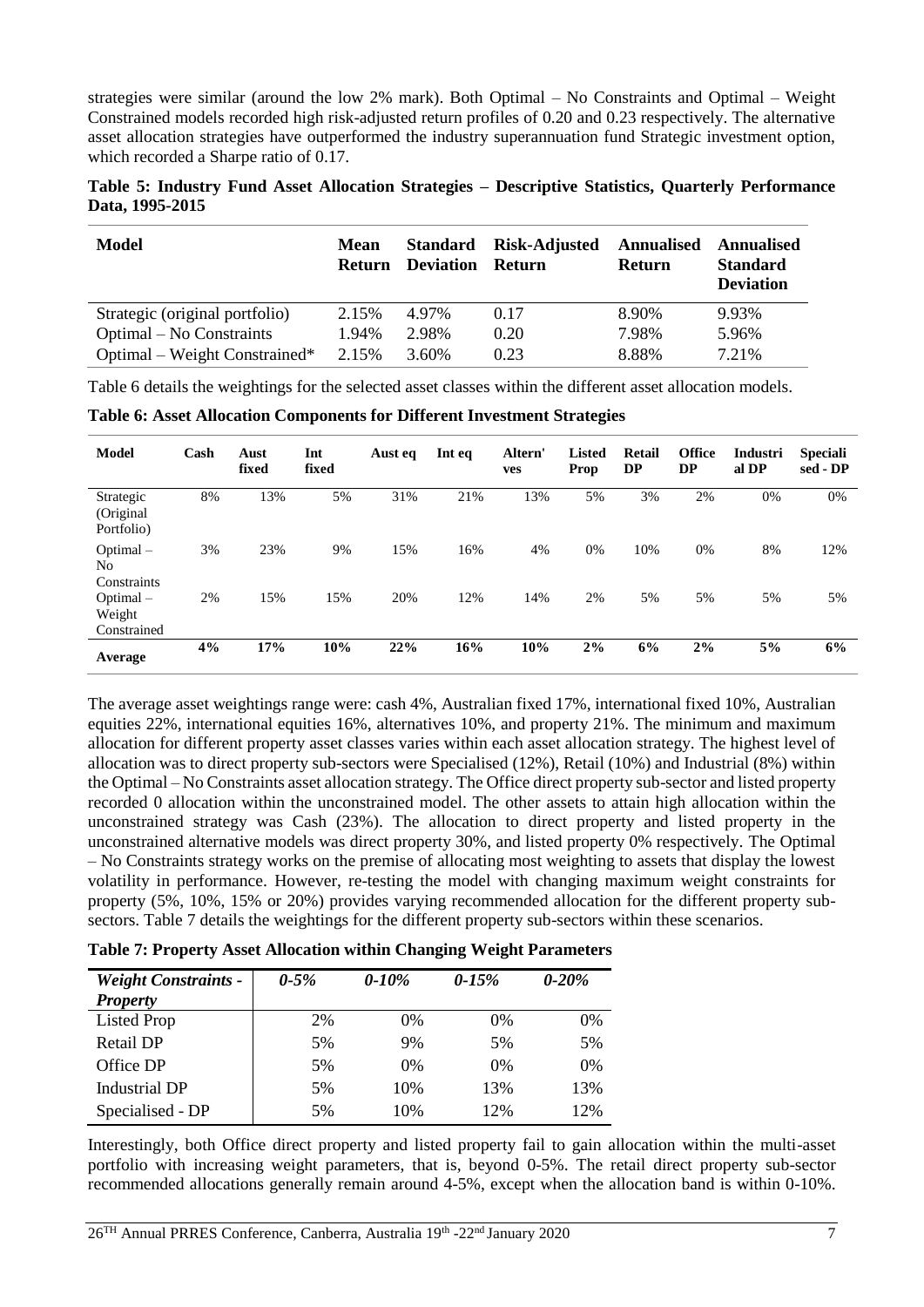However, recommended weighting for both the Industrial DP and Specialised DP sub-sectors do increase to 10-13% when property allocation band moves 0-20% for each sector. Overall, excluding Optimal – No Constraints investment strategy, the average recommended allocation to property was 17% (direct property was 14%, and listed property 3%). This can be compared to the industry fund Strategic portfolio average property allocation of 10% (5% direct property, and 5% listed property) for the 21-year study period (June 1995 – June 2016). The model recommended allocation for individual direct property subsectors is Office (4%), Retail (4%), Industrial (3%), Specialised (3%) and listed property (3%). The strong allocation to direct property in multi-asset portfolios in this research further highlights property's significance in institutional portfolios.

### **CONCLUSION**

This research examined the role of different direct property sub-sectors in the Australian industry superannuation fund balanced investment option by constructing and critically evaluating both different constrained and unconstrained multi-asset investment strategies. The analysis was undertaken for a 21 year timeframe (1995-2016) using ex-post quarterly total return asset benchmark data, and the industry superannuation fund asset allocation data. Consistent with previous research, the Australian industry superannuation fund direct property exposure is predominantly in the core property sector allocated mainly in retail and office markets. The combined direct core property sector allocation was 8%, non-core sector 0.4% and listed property 3% at June 2016. Retail, followed by Industrial direct property sectors recorded the best risk-adjusted return performance (+1 Sharpe), whilst Office (0.70) and Specialised (0.61) also outperformed all other asset classes. Notably all direct property sub-sectors performed better than the diversified (All Property) portfolio and listed property. The specialised (non-core) property sector recorded the best Sharpe Ratio (0.96) in most recent decade.

The key parameters from past market data (risk/return performance and correlation measures) provided the platform for the analysis of the historical benchmark data for industry superannuation funds' conventional Strategic balanced portfolio. The alternative multi-asset investment strategies evaluated included Optimal – No Constraints and Optimal – Weight Constrained models. The Optimal strategies seek the highest riskadjusted returns: a technique known in the field of MPT as Markowitz mean-variance portfolio optimisation. The alternative asset allocation models outperformed the industry superannuation funds' conventional Strategic portfolio. The Optimal – No Constraints strategy recorded the highest Sharpe ratio (0.20), followed by Optimal– Weight Constrained (0.23). Strategic portfolio had a high standard deviation (4.97%), reflected in the relatively low risk-adjusted return profile rating (0.17).

The optimal allocation to property ranged from 10% (Strategic) to 30% (Optimal – No Constraints), with an average allocation of 21% across the different strategies. Upon excluding Optimal – No Constraints strategy, the recommended allocation to property for industry funds is 17% (14% direct, and 3% listed). This compares to the industry fund average property allocation of 10% for the 21-year study period. For the 'Optimal – Weight Constrained' strategies, the models were re-tested with increasing weight parameters (5%, 10%, 15% or 20%) for each property sub-sector: direct property (retail, industrial, office, specialised) and listed property (A-REITs). The results show that both Office DP and listed property fail to gain allocation within the multi-asset portfolio with increasing weight parameters, that is, beyond 0-5%. The Retail DP sub-sector recommended allocations is generally around 4-5%. However, recommended weighting for both the Industrial DP and Specialised DP sub-sectors are within 10-13% with increasing asset allocation bands (0-20%) for each sector. Overall, the model recommends a maximum 5% allocation to each of the Office DP, Retail DP and Listed Property sub-sectors. Based on the analysis, there is scope for higher (+5%) allocation for the Industrial DP and Specialised DP (non-core) sub-sectors. However, the mismatch or unavailability of quality non-core assets and industrial stock would provide Australian fund managers significant challenges to achieve such higher allocation with these direct property sub-sectors.

### **REFERENCES**

Australian Prudential Regulation Authority (APRA) 2019. *Quarterly superannuation performance: June 2019*. Sydney: Australian Prudential Regulation Authority.